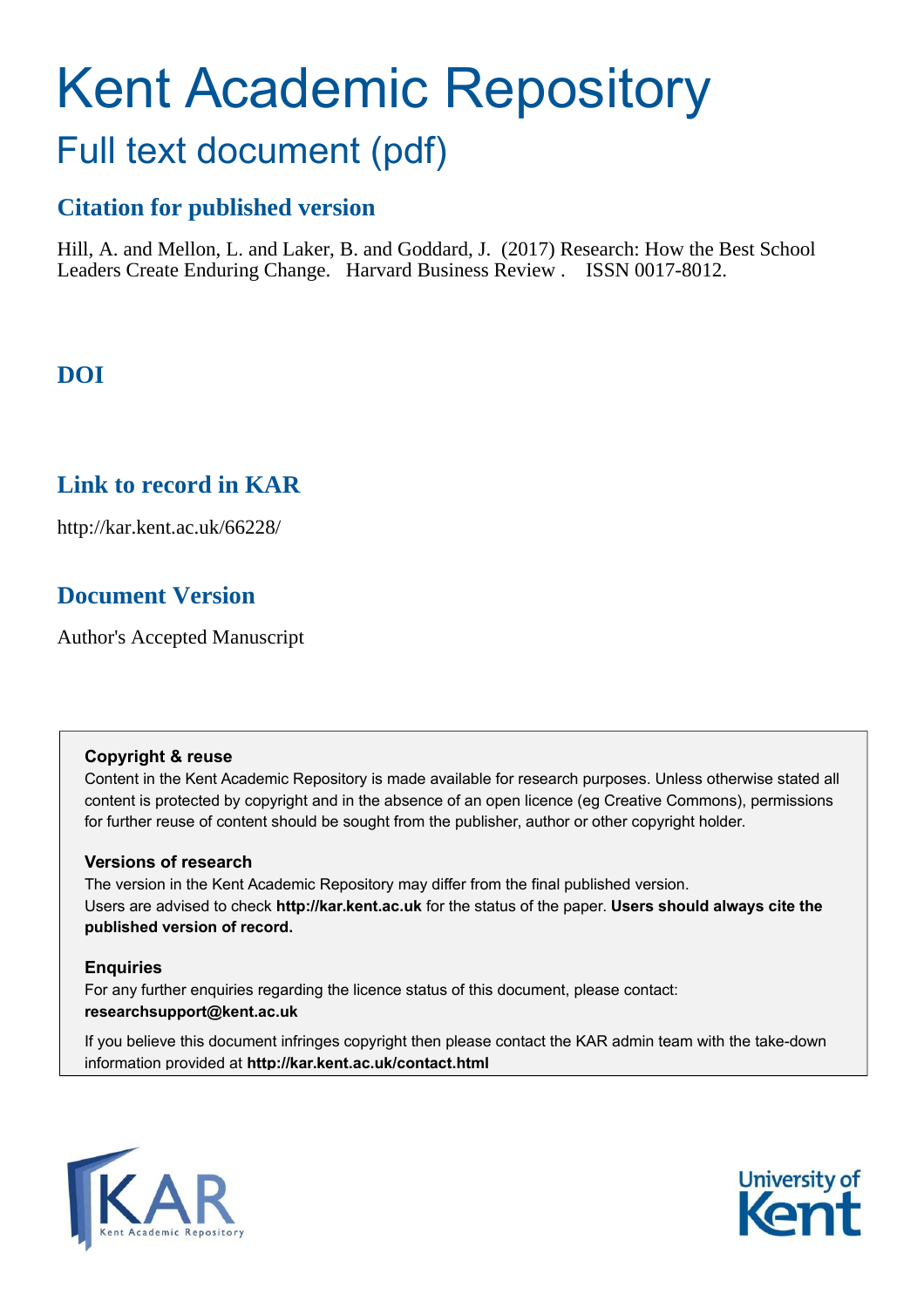## Kent Academic Repository Full text document (pdf)

### **Citation for published version**

Hill, Alex and Mellon, Liz and Laker, B. and Goddard, Jules (2017) Research: How the Best School Leaders Create Enduring Change. Harvard Business Review .

## **DOI**

## **Link to record in KAR**

http://kar.kent.ac.uk/68279/

## **Document Version**

Publisher pdf

#### **Copyright & reuse**

Content in the Kent Academic Repository is made available for research purposes. Unless otherwise stated all content is protected by copyright and in the absence of an open licence (eg Creative Commons), permissions for further reuse of content should be sought from the publisher, author or other copyright holder.

#### **Versions of research**

The version in the Kent Academic Repository may differ from the final published version. Users are advised to check **http://kar.kent.ac.uk** for the status of the paper. **Users should always cite the published version of record.**

#### **Enquiries**

For any further enquiries regarding the licence status of this document, please contact: **researchsupport@kent.ac.uk**

If you believe this document infringes copyright then please contact the KAR admin team with the take-down information provided at **http://kar.kent.ac.uk/contact.html**



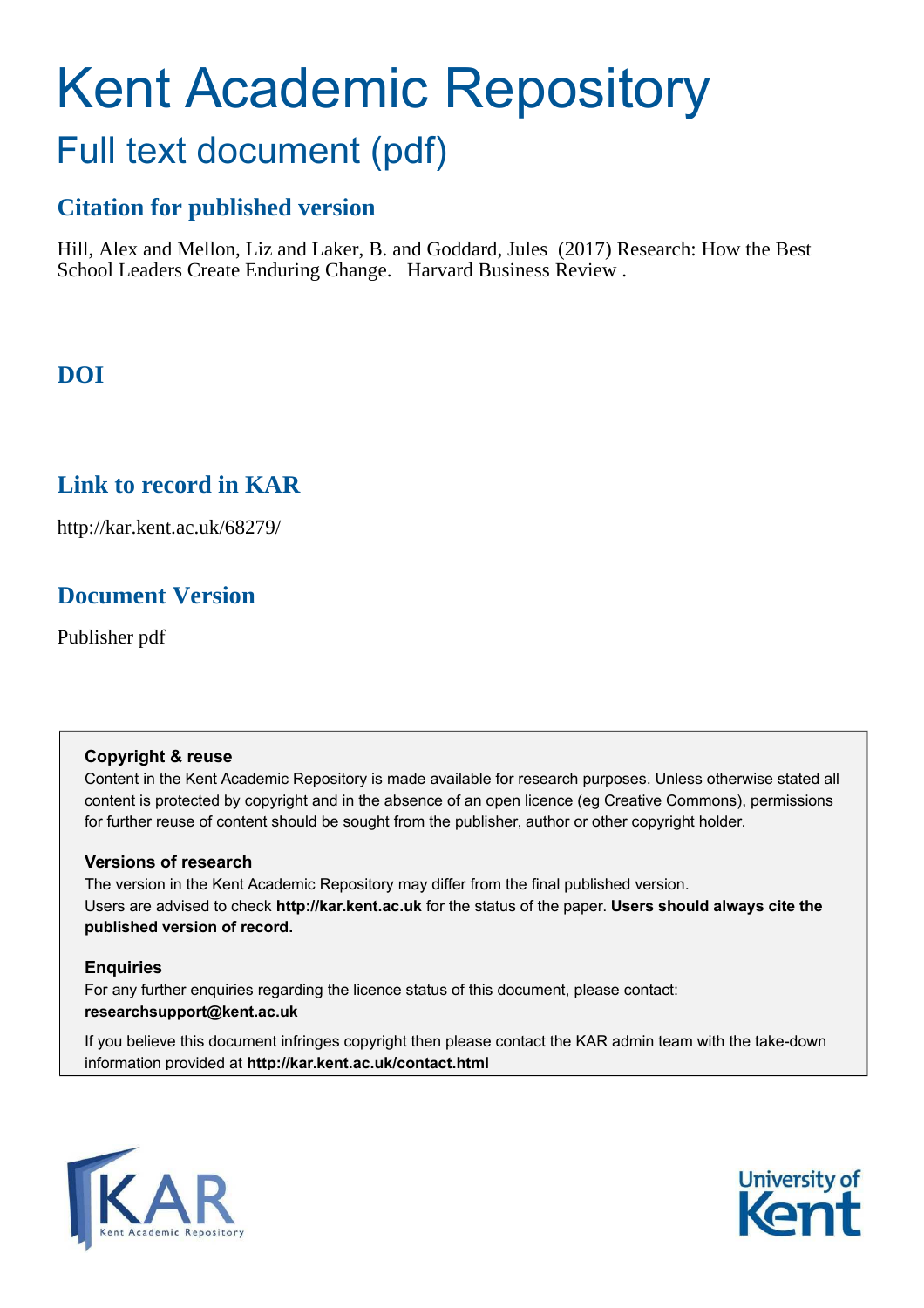EDUCATION

# Research: How the Best School Leaders Create Enduring Change

by Alex Hill, Liz Mellon, Ben Laker, and Jules Goddard

SEPTEMBER 14, 2017



Transforming a school is a long, hard, and often lonely task. Some people want change, others don't, and some simply aren't prepared to wait for results to show. As a school leader sets off on this journey, how do they know what to do, when to do it, who to listen to, and how to manage critics along the way?

Our study of the actions and impact of 411 leaders of UK academies found that only 62 of them managed their turnaround successfully and sustainably transformed their school. While other leaders managed to create a school that looked good while they were there, but then went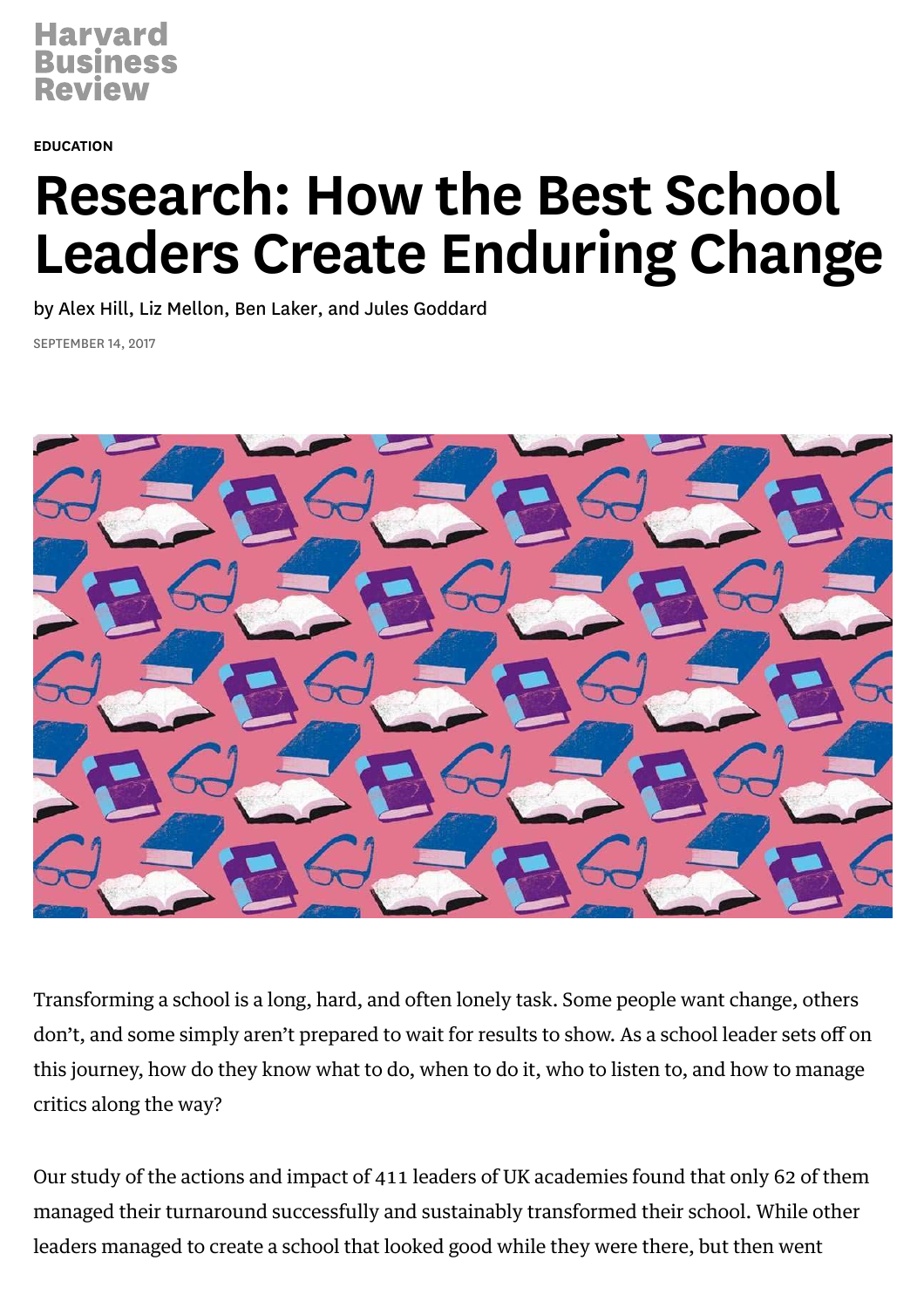backwards, these 62 leaders built a school that continued to improve long after they'd left. We call them Architects, because they systematically redesign the school and transform the community it serves.

We studied them over eight years, using 64 investment and 24 performance variables to identify what they did, when they did it, and the impact they had. We visited the schools to see first-hand their actions and results. And we interviewed the leaders and their teams to understand the challenges they faced, when they occurred, and how they overcame them.

We found the Architects sustainably transformed a school by challenging how it operated, engaging its community, and improving its teaching. They took nine key steps over three years, in a particular order. Each step represented a different building block in the school performance pyramid. But it was a bumpy ride, with 90% almost fired at the end of their second year. Here's what they did, and how they did it.

#### The school performance pyramid

Building Block 1–Challenge the system: stay for at least 5 years. The first step is to develop a 10year plan, clearly showing how you aim to transform the school and the community it serves. This shows everyone you're committed to the long haul  $-$  like your students and their families  $$ and are prepared to make tough decisions and manage their consequences. As one Architect said, "No one trusts you at the beginning. They've been let down too many times by too many people. That's why I moved to the local area  $-$  to show I was committed to the school, the community and to making it work. I wasn't going to walk away halfway through, like the other Heads before me." In our study, it took at least five years to engage a school's community, change its culture and improve its teaching. The most successful leaders stayed for the whole of this journey, and often longer, with test scores increasing by an impressive 45-50 percentage points in the first eight years after they took over. This doubled, or even tripled, the number of students graduating with five or more grade Cs, increasing their projected lifetime earnings by £140,000.

Building Block 2-Teach everyone: expel less than 3% of students. Once you've committed to the journey, then you need to commit to the community. You can't just kick kids out to improve test scores. You need to show parents and students you want to help them. Show you want to fix the problem, not give it to someone else.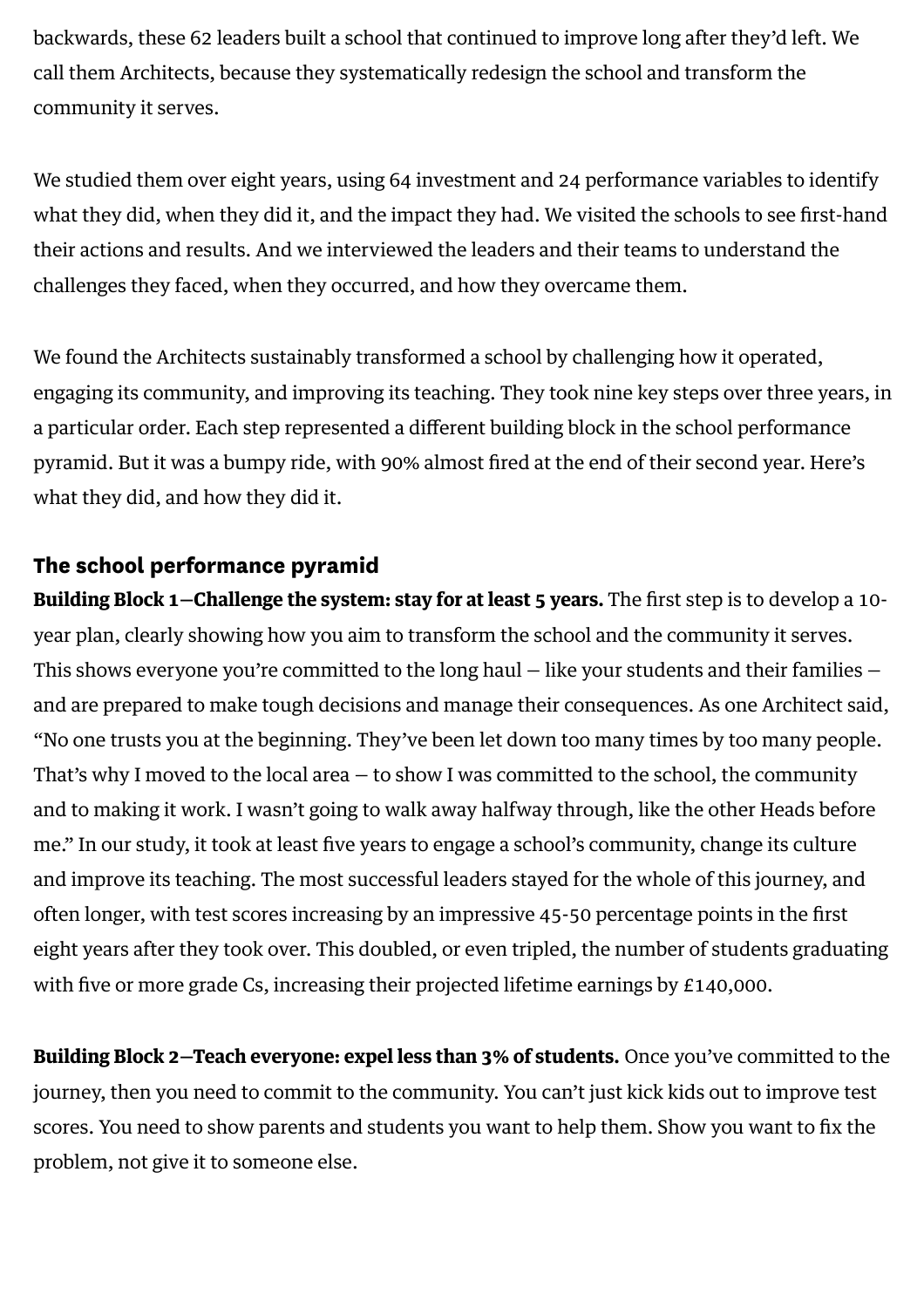This doesn't mean you can ignore poor behavior, be nice to everyone, and expect them to like you. But you should only expel students as a last resort - when everything else has failed. In our study, the most successful leaders suspended 10-15% students in the first three years after they arrived, but expelled less than 3%. As one Architect told us, "If you start kicking kids out as soon as you arrive, then your community wonders if you're trying to help or get rid of them. Instead of expelling students and passing the problem to someone else, we created multiple pathways inside our school  $-$  so we could manage and improve behavior ourselves."

Building Block 3–Teach for longer: from ages 5 to 18. Of all the changes made by the leaders in our study, teaching kids for longer was the one with the most consistent impact. It took five years to see results, but test scores then suddenly jumped by nine percentage points and continued to improve by five percentage points each year after that.

Teaching kids from a younger age meant the schools could embed the right behaviors earlier on, teach the kids in a consistent way for longer (for 13 years, rather than 5) and create valuable resources (as revenues increased by 30-40%). And teaching them up to age 18 gave the younger kids something to aim for. As another Architect explained, "Setting up a sixth form was one of the best things we did  $-$  even though it still loses money! Last year,  $51\%$  of our sixth formers went to university – compared with only 27% four years ago. This sends a great message to our younger students, and we use the older ones to mentor them as they progress through the school." (In the UK, "sixth form" is a final, sometimes optional phase of secondary education in which students prepare for college entry exams.)

Building block 4–Challenge the staff: change 30-50%. Now it's time to start changing how the school works. That usually means changing staff. "Too many Heads duck the issue of firing poor teachers," one Architect told us. "But you have to ask yourself: who are you here to help  $-$  the students or the teachers? I believe you let down 30 students a year by protecting one incompetent teacher. Once you start thinking like that, the tough decisions become easier to take."

In our study, the most successful leaders changed 30-50% of staff in the first 3 years by clarifying teaching and marking targets, displaying real-time performance (such as attendance, behavior and test scores) on video screens in corridors and staff rooms, and managing out poor performers. Typically, a half of this change came from recruiting new staff to resource growth, a quarter from reducing the number of supply teachers and a quarter from managing out poor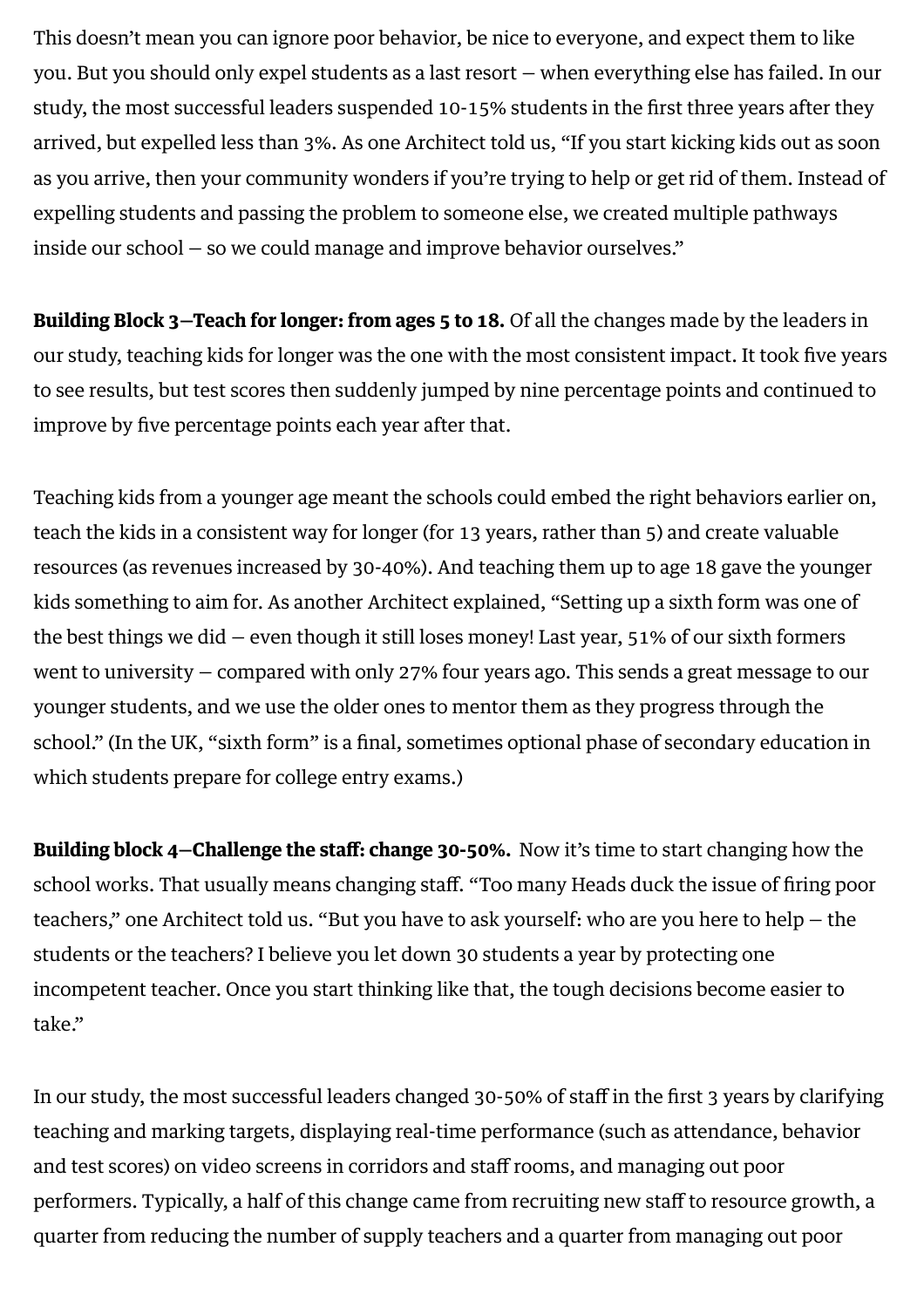performers. Leaders who changed less than 30% of staff had little impact, while more than 50% created too much disruption. As another Architect told us, "The culture in the school suddenly tipped when we had 30% new staff, people who were serious about trying to transform the school and the community it serves."

Building block 5 - Engage students: keep 95% in class. It's pretty simple really. You can't teach your kids if they're not there  $-$  or don't care. However, it's easier said than done. As one Architect explained, "Half our students live in poverty, in communities that have been let down by their schools for generations. That's their starting point, so you can see why they're not interested. But, after two years of hard work, things suddenly started to change. They started believing in themselves - and that we could help them. Instead of saying 'there's no point' or 'I can't be bothered', they're now saying 'I aced that test' or 'I'm going to be a doctor'."

The turning point in the schools we studied occurred when at least 95% students attended all their classes. And the most successful leaders achieved this in the first 3 years-by bringing in external speakers to inspire students, asking students to evaluate teachers, so they felt part of the process, and getting older students mentor the younger ones, so they had someone to look up to.

Building Block  $6 -$ Challenge the board: manage 30-60% of them. It doesn't matter what your governors say, they all want test scores to improve as quickly as possible. (In the UK system, "governors" are the school's board of directors.) They'll give you one year's grace, but then they want some hard evidence that the school is improving. If you can't do this, then you're often out of a job. But the most effective, most sustainable actions take three years to show results. So, how can you show you're on the right track when test scores are still the same?

In our study, the best early signs of sustained improvement were teaching students from ages 5 to 18, having 95% of students in class, 50% of parents at parents' evenings and 70% of staff with no absence. Leaders who achieved all this in the first three years subsequently improved test scores by 45-50% in the following six years. However, 90% of them were almost fired at the end of the second year, as test scores hadn't improved fast enough. They survived this challenge by moving the discussion away from this year's test scores to the progression of students aged 11 to 13.

Architect leaders can also emphasize other metrics, such as more students attending classes, more parents coming to parents' evenings, and fewer staff member absences. As one Architect told us, "Too many boards simply fire their Heads when there's a problem. Instead, they need to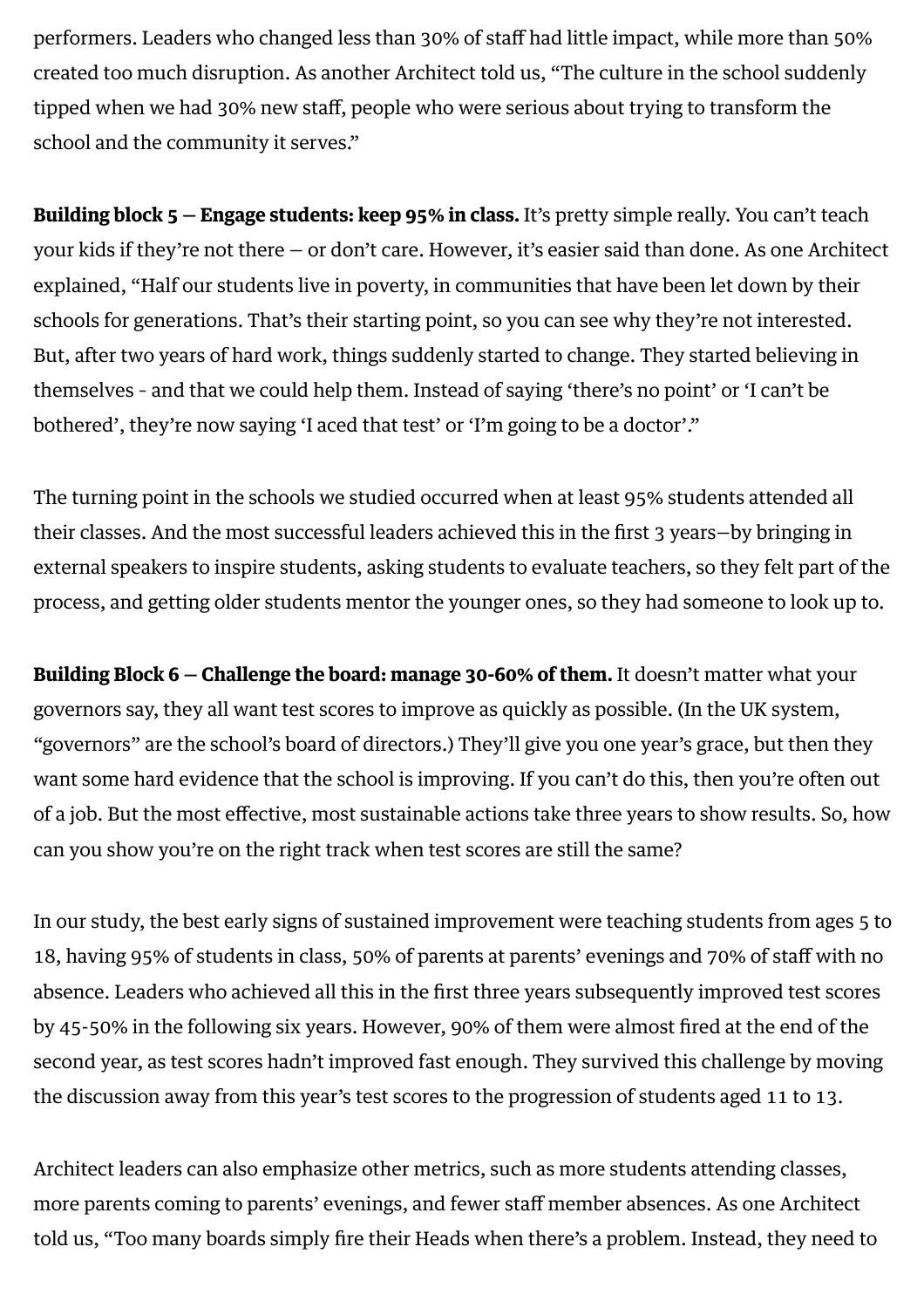make sure the Head is around long enough to have an impact and help them make the right decisions along the way." A strong, healthy board was critical to the success of all the schools in our study, with the best leaders challenged by 30-60% of governors on key decisions in their first three years. Poor decisions were made if the challenge was less than 30%, and the leader lost control of the school if the challenge was greater than 60%.

It's important to take time to get to know your governors, build relationships with them and understand their needs-so they trust you and understand why you're not focusing on this year's test scores. Their concerns are legitimate and need to be managed. Use their challenge to help improve decision making-to better explain why decisions are made and the impact they'll have.

Building Block 7 - Engage parents: have 50% at parents' evenings. You need to start engaging your parents right from the start, but it can take a while to happen. This is particularly true in rural or coastal schools in the UK, where people are less mobile and parents and grandparents may have attended the same school. As one Architect explained, "Our parents and grandparents had very strong views about the school based on what it did for them. It took a long time to change these views. But, if we hadn't, then all our hard work would have disappeared when our students went home."

Attendance at parents' night was as low as  $10\%$  when many leaders first arrived  $-$  but the most successful ones increased it to more than 50% by the end of the third year. They did this by making it a social event with food, drink, and student performances, offering education and support services such as IT skills and career advice, and providing similar services at home through outreach programs.

Building block 8 – Engage staff: 70% with no absence. Engaging your staff also takes time. "You walk into a very stressful environment," one Architect explained. "Your staff have just been told they've failed and you're here to sort them out. You need to convince them that you're here to help. That their jobs will get easier and become more fulfilling if they work with you, rather than against you. In the year before I took over, we had 14 staff on long-term sick leave and only 20% of staff with no absence. Now it's up at  $90\%$  – that's a big shift in three years!"

In our study, the most successful schools had more than 70% staff with no absence by the end of the third year. They did this by reducing the number of supply teachers, asking teachers to evaluate each other (through informal observations), team teaching, visiting other schools (to see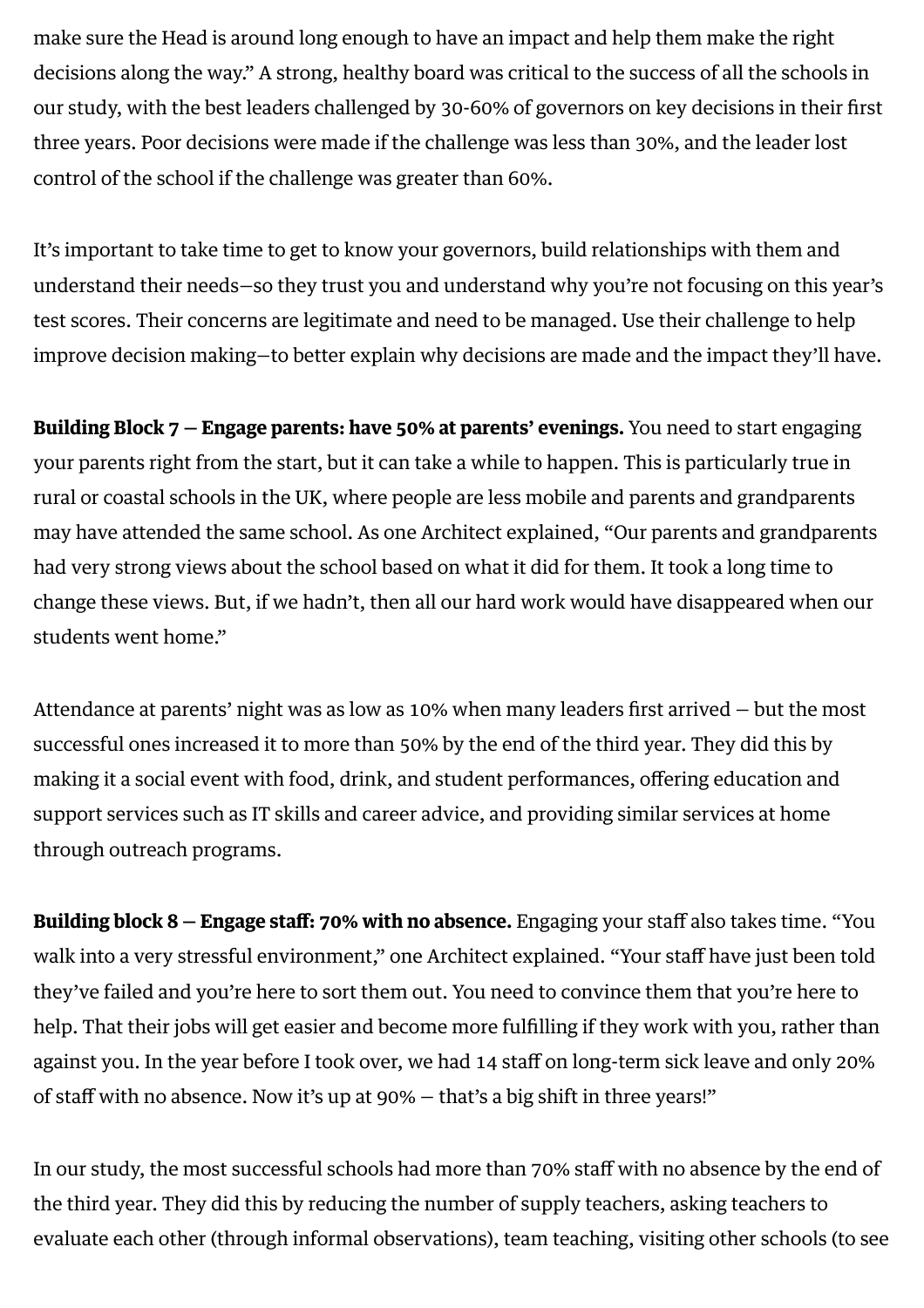how they worked) and simplifying processes to reduce administration and paperwork.

Building Block  $9$  – Teach better: 100% capable staff. Anyone can fire staff. The real question is: How do you replace them? "Good teachers don't apply to work in failing schools in deprived areas," one Architect told us. "They want to work in good schools with engaged students. So we contacted the good schools near us who'd recently advertised jobs and had more applicants than places. We asked them who else they'd employ, if they could. We then contacted these teachers and asked them to join us! We got some of our best teachers this way. Teachers who didn't apply to work with us, but love being part of what we're doing." The most successful schools in our study all had 100% capable staff by the end of the third year. They achieved this by recruiting capable teachers, increasing informal teaching observations (through mentoring programs within and across subjects), and sharing best practices within and across schools. As another Architect said, "Too many poor teachers are simply moved from one school to another. We need to develop them, rather than simply passing them on to someone else."

#### Building the pyramid in practice

Pick six building blocks out of nine: the 90/60 principle. We found it wasn't always possible to put all nine building blocks in place in the first three years, no matter how hard you try. Sometimes, the board won't support you, parents won't engage with you, or you can't find the right teachers. The good news is our research clearly shows there's a tipping point in each transformation when six of the building blocks are in place  $-$  not all nine. The last three blocks help to sustain the transformation, but there are diminishing returns. Leaders who put all nine blocks in place in three years increased test scores by 50 percentage points in the following five years. But leaders who put in six blocks increased results by 45 percentage points. In other words, test scores increased by seven percentage points for each of the first six blocks put in place, but only by one percentage point for the three after that.

So, ask yourself: which are the six easiest, or most urgent, blocks to put in place first? And which can wait until later? If you can't engage parents, then engage students. If you can't engage students, then teach the ones you can, better and for longer. Find the right pattern of actions for your school; see the pyramid as a menu, rather than a recipe. Select, mix, and match the ingredients that work best for you.

Take your time. School leaders are often under huge pressure to turn the school around quickly, but sustainable transformation takes time. In our study, the schools that improved the most in the long term didn't see test score improvements until year three, and continued to get better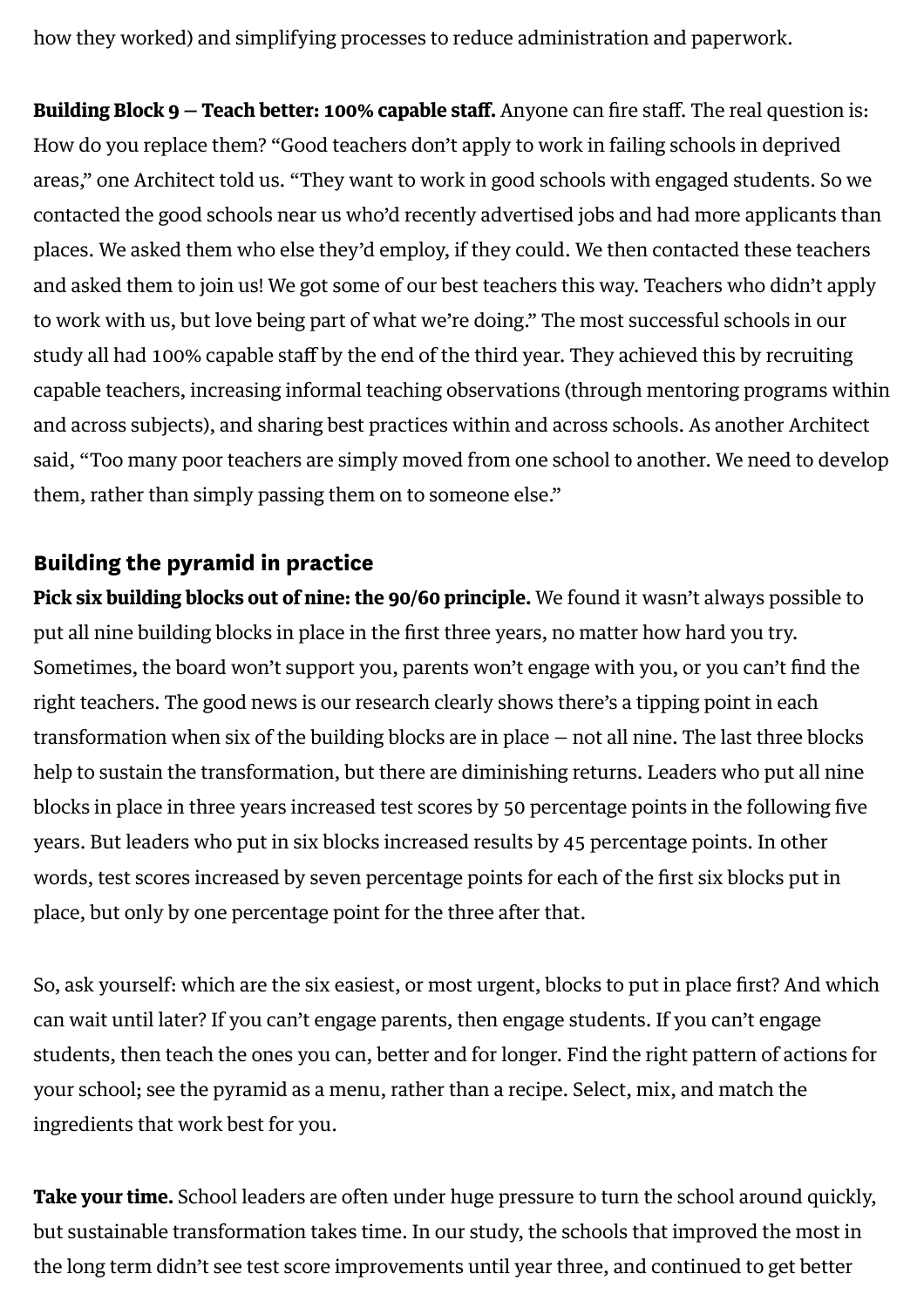through year five and beyond. You need to explain this to your board, so you don't get fired along the way. Fast improvements can only be achieved by expelling poor performing students or attracting better ones from other schools. And neither solution benefits the community in the long run. Instead, try to put 6 of the 9 blocks in place in the first three years. But, don't worry if it takes longer  $-$  the improvement won't be as fast, but it will happen. And it will be sustainable.

No single action or combination of actions is more significant than any other. Eighty percent of the best leaders stayed at the school for more than five years - but not all of them. And all the best schools taught kids from ages 5 to 18 - but so did 40% of the poor ones. Rather than searching for a silver bullet, put as many blocks in place as you can. Remember, the number is more important than the type.

Alex Hill is a Co-Founder and Director of The Centre for High Performance, an Associate Professor at Kingston University and a Visiting Professor at a number of universities around the world. He previously worked at the University of Oxford and spent ten years in various divisions of the Smiths Group, a large engineering multinational. Twitter: @cfhperformance

Liz Mellon is the Founder and Chair of the Editorial Board for the Duke Corporate Education journal, Dialogue. She was previously the Indian Regional Managing Director at Duke CE, a Professor of Organisational Behaviour at London Business School and spent twelve years in the Department of Trade and Industry. Twitter: @lizmellonduke

Ben Laker is a Co-Founder and Director of The Centre for High Performance, a Lecturer at Kingston University and a Visiting Professor at the Russian Presidential Academy of National Economy. He previously spent ten years as a turnaround consultant. Twitter: @drbenlaker

Jules Goddard is a Fellow of London Business School and formerly Gresham Professor of Commerce at City University.

## This article is about EDUCATION  $(+)$  FOLLOW THIS TOPIC